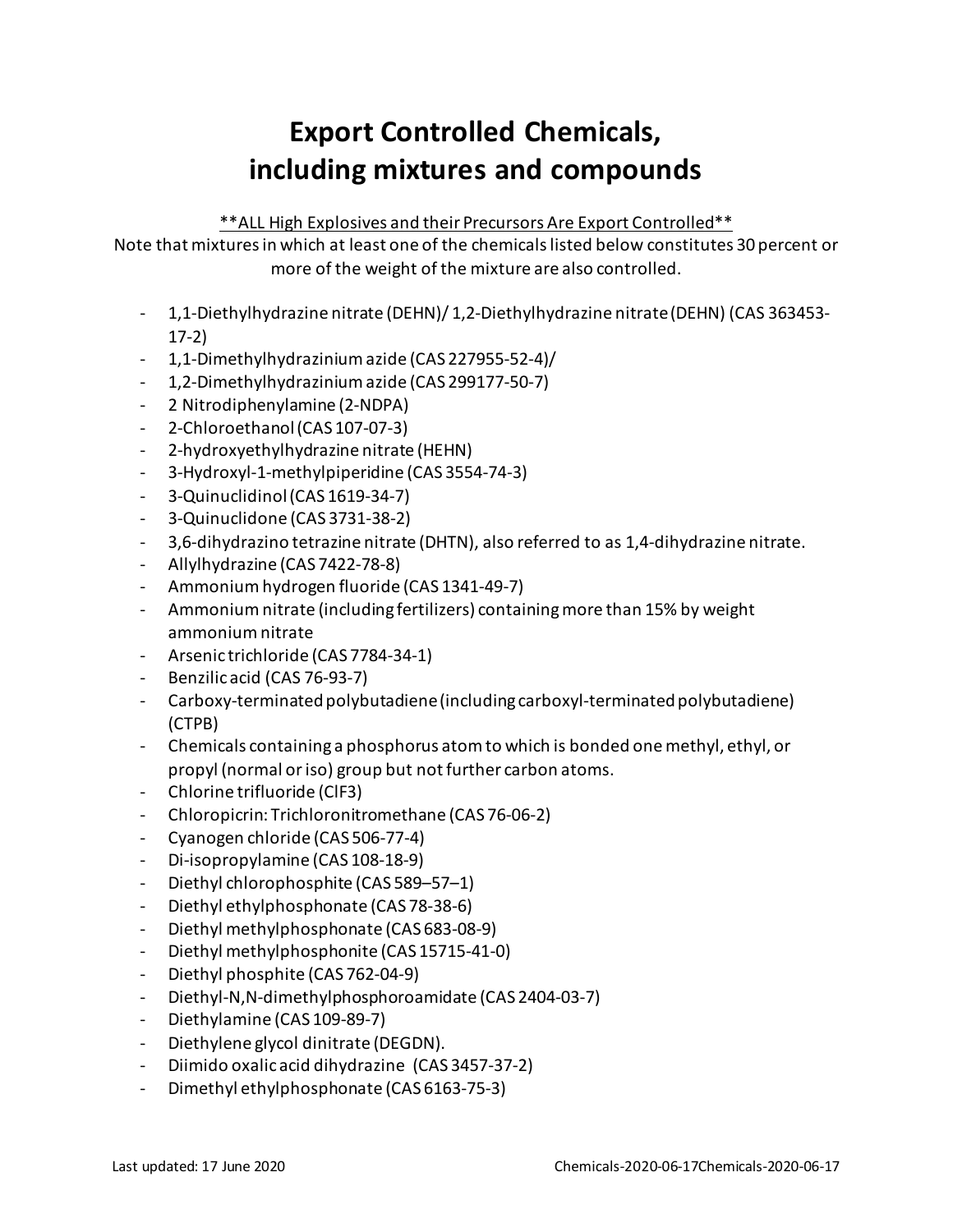- Dimethyl methylphosphonate (CAS 756-79-6)
- Dimethyl phosphite (dimethyl hydrogen phosphite) (CAS 868-85-9)
- Dimethylamine (CAS 124-40-3)
- Dimethylamine hydrochloride (CAS 506-59-2)
- Dinitrogen pentoxide (CAS 10102-03-1)
- Dinitrogen trioxide (CAS 10544-73-7)
- Ethyl chlorofluorophosphate (CAS 762–77–6)
- Ethyl dichlorophosphate (CAS 1498–51–7)
- Ethyl difluorophosphate (CAS 460–52–6)
- Ethyl phosphonousdichloride [Ethyl phosphinyl dichloride](CAS 1498-40-4)
- Ethyl phosphonus difluoride [Ethyl phosphinyl difluoride](CAS 430-78-4)
- Ethyl phosphonyl dichloride (CAS 1066-50-8)
- Ethyldiethanolamine.(CAS 139-87-7)
- Ethylene dihydrazine (CAS 6068-98-0)
- FAMILY: Dialkyl (Me, Et, n-Pr or i-Pr) N,N-dialkyl (Me, Et, n-Pr, or i-Pr)-phosphoramidates
- FAMILY: N,N-Dialkyl (Me, Et, n-Pr or i-Pr) aminoethane-2-ols and corresponding protonated salts
- FAMILY: N,N-Dialkyl (Me, Et, n-Pr or i-Pr) aminoethane-2-thiols and corresponding protonated salts.
- FAMILY: N,N-Dialkyl (Me, Et, n-Pr or i-Pr) aminoethyl-2-chlorides and corresponding protonated salts
- FAMILY: N,N-Dialkyl (Me, Et, n-Pr or i-Pr) phosphoramidic dihalides
- Fluorine
- Guanidine nitrate (CAS 506-93-4)
- Helium-3 (3HE), including mixtures, products or devices containing 3He
- Hydrazine (CAS 302-01-2) in concentrations of 70% or more
- Hydrazinium azide (CAS 14546-44-2)
- Hydrazinium dinitrate (CAS 13464-98-7)
- Hydrazinium diperchlorate (CAS 13812-39-0)
- Hydrogen cyanide (CAS 74-90-8)
- Hydrogen fluoride (CAS 7664-39-3)
- Hydroxy-terminated polybutadiene (including hydroxyl-terminated polybutadiene) (HTPB)
- Methyl benzilate (CAS 76-89-1)
- Methyl chlorofluorophosphate (CAS 754–01–8)
- Methyl dichlorophosphate (CAS 677–24–7)
- Methyldiethanolamine (CAS 105-59-9)
- Methyl difluorophosphate (CAS 22382–13–4)
- Methylhydrazine nitrate (MHN) (CAS 29674-96-2)
- Methylphosphonic acid (CAS 993-13-5)
- Methylphosphonothioic dichloride.(CAS 676-98-2)
- Mixed oxides of nitrogen (MON) {solutions of nitric oxide (NO) in dinitrogen tetroxide/nitrogen dioxide}
- Monomethyl hydrazine (MMH) (CAS 60-34-4)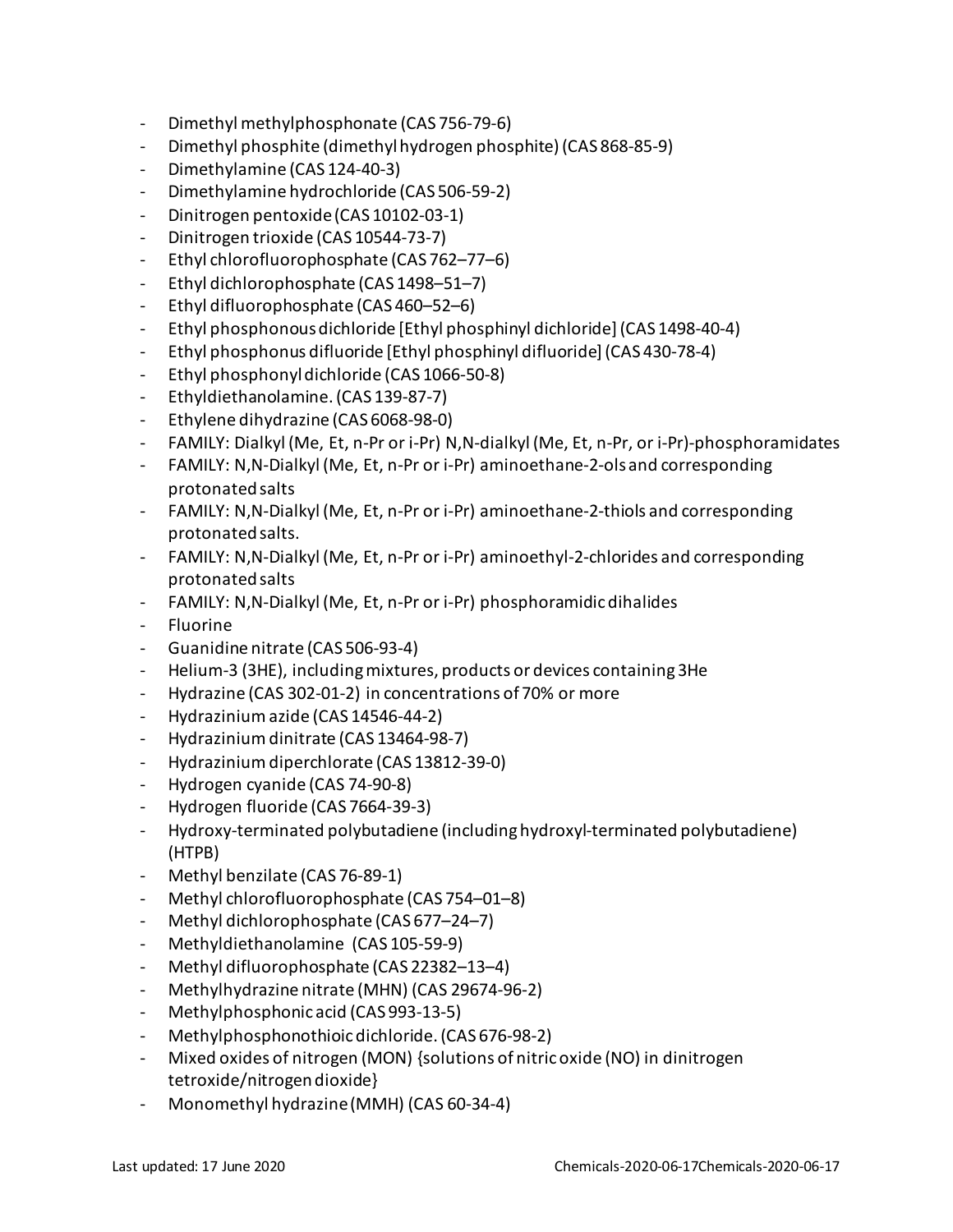- Monomethylhydrazine dinitrate
- N,N diallylhydrazine (CAS 5164-11-4)
- N,N-Diethylacetamidine (CAS 14277–06–6)
- N,N-Diethylaminoethanol(CAS 100-37-8)
- N,N-Diethylbutanamidine (CAS 53510–30–8)
- N,N-Diethylformamidine (CAS 90324–67–7)
- N,N-Diethylisobutanamidine (CAS 1342789–47–2)
- N,N-Diethylpropanamidine (CAS 84764–73–8)
- N,N-Diisopropylamino ethanethiol hydrochloride (C.A.S. #41480-75-5)
- N,N-Diisopropyl-beta-aminoethane thiol (CAS 5842-07-9)
- N,N-Diisopropyl-beta-aminoethanol(CAS 96-80-0)
- N,N-Diisopropyl-beta-aminoethyl chloride(CAS 96-79-7)
- N,N-Diisopropyl-beta-aminoethyl chloride hydrochloride (CAS 4261-68-1)
- N,N-Diisopropylbutanamidine (CAS 1315467–17–4)
- N,N-Diisopropylformamidine (CAS 857522–08–8)
- N,N-Dimethylacetamidine (CAS 2909–14–0)
- N,N-dimethylamino-phosphoryl dichloride (CAS 677-43-0)
- N,N-Dimethylbutanamidine (CAS 1340437–35–5)
- N,N-Dimethylformamidine (CAS 44205–42–7)
- N,N-Dimethylisobutanamidine (CAS 321881–25–8)
- N,N-Dimethylpropanamidine (CAS 56776–14–8)
- N,N-Dipropylacetamidine (CAS 1339586–99–0)
- N,N-Dipropylbutanamidine (CAS 1342422–35–8)
- N,N-Dipropylformamidine (CAS 48044–20–8)
- N,N-Dipropylisobutanamidine (CAS 1342700–45–1)
- N,N-Dipropylpropanamidine (CAS 1341496–89–6)
- Nitric acid in concentrations of 20 weight percent or greater
- Nitrocellulose with nitrogen content greater than 12.6%
- Nitrogen dioxide (CAS 10102-44-0) / Dinitrogen tetroxide (CAS 10544-72-6)
- Nitrogen trifluoride (NF3) in a gaseous state
- Nitroguanidine (CAS 556-88-7)
- O,O-diethyl phosphorodithioate (CAS 298-06-6)
- O,O-diethyl phosphorothioate (CAS 2465-65-8)
- PFIB: 1,1,3,3,3-Pentafluoro-2-(trifluoromethyl)-1-propene (CAS 382-21-8)
- Phosgene: Carbonyl dichloride (CAS 75-44-5)
- Phosphorus oxychloride (CAS 10025-87-3)
- Phosphorus pentachloride (CAS 10026-13-8)
- Phosphorus pentasulfide (CAS 1314-80-3)
- Phosphorus trichloride (CAS 7719-12-2)
- Pinacolone (CAS 75-97-8)
- Pinacolyl alcohol (CAS 464-07-3)
- Polybutadiene acrylic acid (PBAA)
- Polybutadiene acrylic acid acrylonitrile (PBAN) (CAS 25265-19-4/CAS 68891-50-9)
- Polytetrahydrofuran polyethylene glycol (TPEG).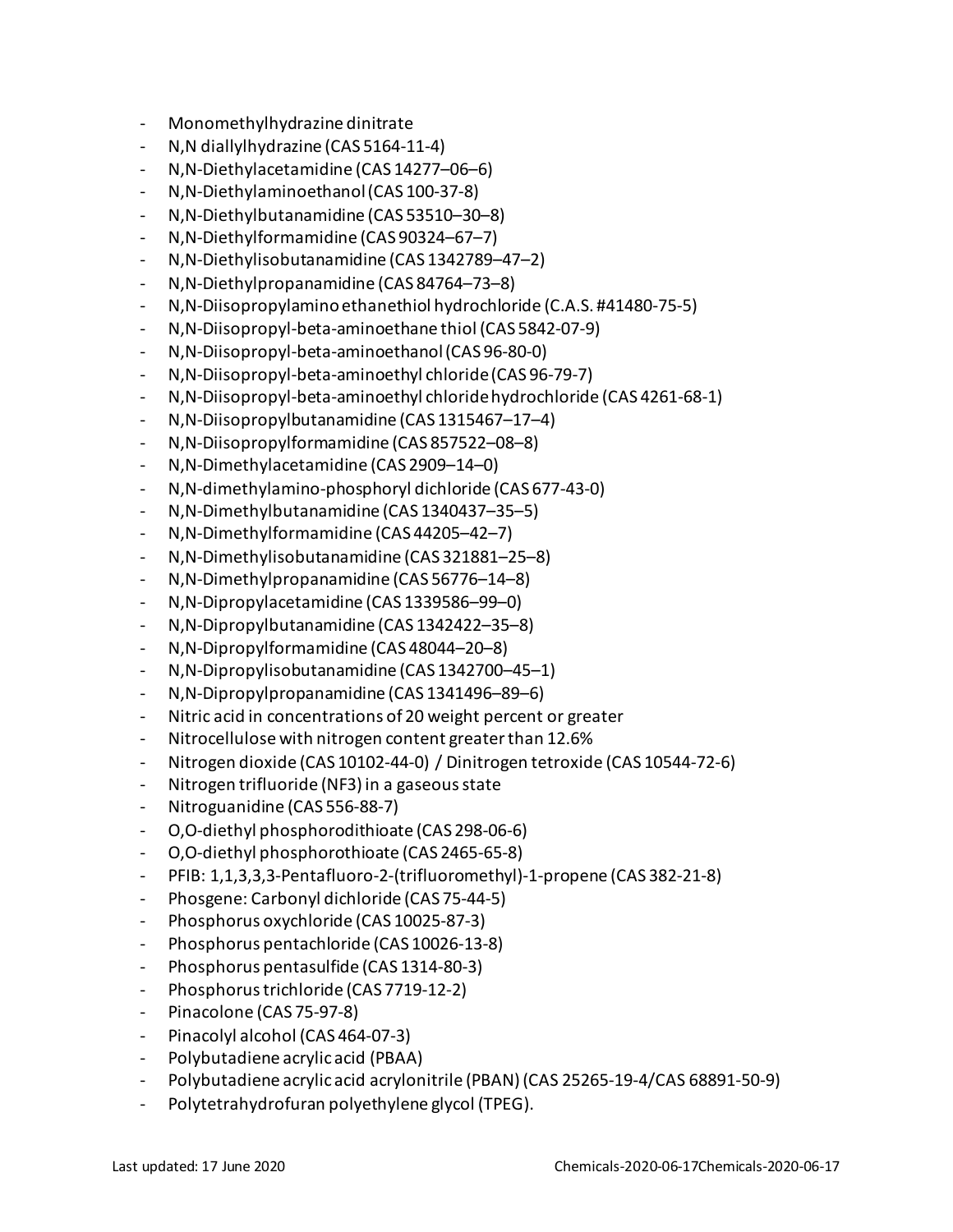- Potassium bifluoride (CAS 7789-29-9)
- Potassium cyanide (CAS 151-50-8)
- Potassium fluoride (CAS 7789-23-3)
- Radionuclides (as specified), and products or devices containing such
- Sodium bifluoride (CAS 1333-83-1)
- Sodium cyanide (CAS 143-33-9)
- Sodium fluoride (CAS 7681-49-4)
- Sodium hexafluorosilicate (CAS 16893-85-9)
- Sodium sulfide (CAS 1313-82-2)
- Sulfur dichloride (CAS 10545-99-0)
- Sulfur monochloride (CAS 10025-67-9)
- Symmetrical dimethyl hydrazine (SDMH) (CAS 540-73-8)
- Tetramethylhydrazine (CAS 6415-12-9)
- Thiodiglycol (CAS 111-48-8)
- Thionyl chloride (CAS 7719-09-7)
- Tri-isopropyl phosphite (CAS 116-17-6)
- Tributyl phosphate
- Triethanolamine (CAS 102-71-6)
- Triethanolamine hydrochloride (CAS 637-39-8)
- Triethyl phosphite (CAS 122-52-1)
- Triethylene glycol dinitrate (TEGDN)
- Trimethyl phosphite (CAS 121-45-9)
- Trimethylhydrazine (CAS 1741-01-1)
- Trimethylolethane trinitrate (TMETN)
- Tritium, including certain compounds, mixtures, products or devices
- Unsymmetrical dimethyl hydrazine (UDMH) (CAS 57-14-7)
- Unsymmetrical dimethylhydrazine nitrate

**All explosives, propellants, oxidizers, pyrotechnics, fuels, binders, or additives that are designed for military application, including the following:**

- 1,3,5-trichlorobenzene (CAS 108-70-3); or
- 1,2,4-trihydroxybutane (1,2,4-butanetriol) (CAS 3068-00-6).
- 3-Nitraza-1,5-pentane diisocyanate (CAS 7406-61-9);
- 3-Quinuclindinyl benzilate (BZ) (CAS 6581–06–2) (CWC Schedule 2A);
- 4,5 diazidomethyl-2-methyl-1,2,3-triazole (iso-DAMTR)
- Adamsite (Diphenylamine chloroarsine or DM) (CAS 578–94–9);
- ADN (ammonium dinitramide or SR-12) (CAS 140456-78-6) (MT);
- ADNBF (aminodinitrobenzofuroxan or 7-Amino 4,6-dinitrobenzofurazane-1-oxide) (CAS 97096-78-1);
- Agent Orange (2,4,5–Trichlorophenoxyacetic acid mixed with 2,4-dichlorophenoxyacetic acid);
- Alkyl (Methyl, Ethyl, n-Propyl or Isopropyl) phosphonyl difluorides, such as: DF: Methyl Phosphonyldifluoride (CAS 676–99–3) (CWC Schedule 1B); Methylphosphinyldifluoride;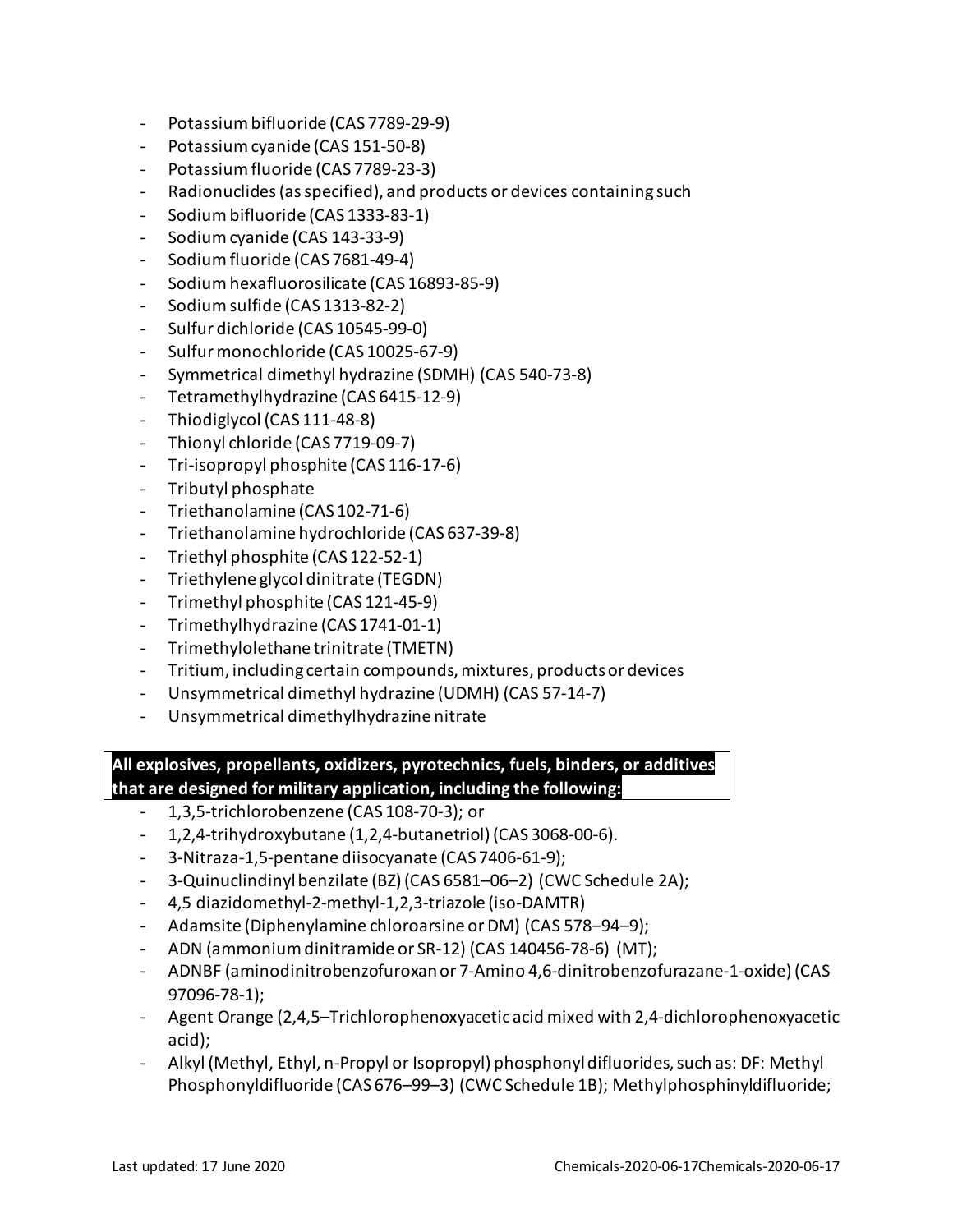- Amiton: O,O-Diethyl S- [2(diethylamino)ethyl] phosphorothiolate and corresponding alkylated or protonated salts (CAS 78–53–5) (CWC Schedule 2A);
- AMMO (azidomethylmethyloxetane and its polymers)(CAS 90683-29-7);
- AP (ammonium perchlorate) (CAS 7790-98-9) (MT);
- Alane (aluminum hydride) (CAS 7784-21-6);
- BAMO-3-3 (bis(azidomethyl) oxetane and its polymers) (CAS 17607-20-4);
- Basic copper salicylate (CAS 62320-94-9);
- BCMO (3,3-bis(chloromethyl)oxetane) (CAS 78-71-7);
- BDNPN (bis(2,2-dinitropropyl)nitrate) (CAS 28464-24-6);
- BHEGA (Bis-(2-hydroxyethyl)glycolamide) (CAS 17409-41-5);
- BNCP (cis-bis(5-nitrotetrazolato) tetra amine-cobalt (III) perchlorate) (CAS 117412-28-9);
- BNO (Butadienenitrile oxide);
- Bromo acetone;
- Bromo methylethylketone;
- BTTN (butanetriol trinitrate) (CAS 6659-60-5) (MT);
- CA (Bromobenzyl cyanide) (CAS 5798–79–8);
- Carboranes; decaborane (CAS 17702-41-9); pentaboraneand derivatives thereof (MT);
- Certain bonding agents, as follows (MT):
	- o (i) 1,1R,1S-trimesoyl-tris(2-ethylaziridine) (HX-868, BITA) (CAS 7722-73-8); or
	- o (ii) Polyfunctional aziridine amides with isophthalic, trimesic, isocyanuric, or trimethyladipic backbone also having a 2-methyl or 2-ethyl aziridine group, including (1) 1,1HIsophthaloyl-bis(2-methylaziridine) (HX-752) (CAS 7652-64-4); (2) 2,4,6-tris(2-ethyl-1-aziridinyl)-1,3,5-triazine (HX-874) (CAS 18924-91-9); and (3) 1,1′-trimethyladipoylbis(2-ethylaziridine) (HX-877) (CAS 71463-62-2).
- Chlorosarin: O-Isopropyl methylphosphonochloridate (CAS 1445–76–7) (CWC Schedule 1B);
- Chlorosoman: O-Pinakolyl methylphosphonochloridate (CAS 7040–57–5) (CWC Schedule 1B);
- CL-14 (diaminodinitrobenzofuroxan or 5,7-diamino-4,6-dinitrobenzofurazane-1-oxide) (CAS 117907-74-1);
- CL-20 (HNIW or Hexanitrohexaazaisowurtzitane) (CAS 135285-90-4); clathrates of CL-20 (MT for CL-20);
	- $\circ$  CL-20 precursors (any molecule containing hexaazaisowurtzitane) (e.g., HBIW (hexabenzylhexaazaisowurtzitane), TAIW (tetraacetyldibenzylhexaazaisowurtzitane));
- CN (Phenylacyl chloride or w-Chloroacetophenone) (CAS 532–27-4);
- CP (2-(5-cyanotetrazolato) penta aminecobalt (III) perchlorate) (CAS 70247-32-4);
- CR (Dibenz-(b,f)-1,4-oxazephine) (CAS 257–07–8);
- CS (o-Chlorobenzylidenemalononitrileor o-Chlorobenzalmalononitrile) (CAS 2698–41– 1);
- DADE (1,1-diamino-2,2-dinitroethylene, FOX-7) (CAS 145250-81-3);
- DADN (1,5-diacetyl-3,7-dinitro-1, 3, 5, 7-tetraazacyclooctane);
- DATB (Diaminotrinitrobenzene) (CAS 1630-08-6);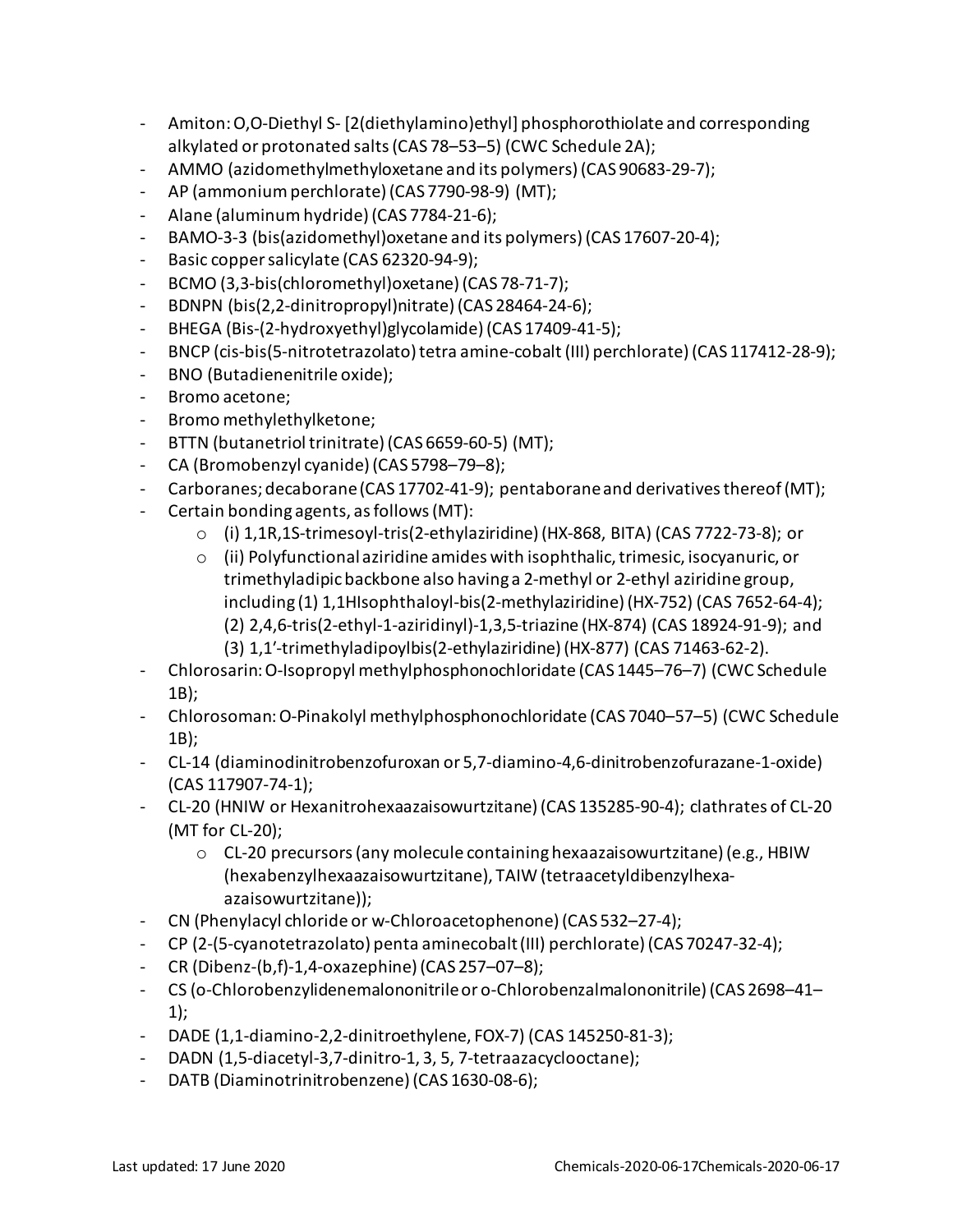- DC: Methlyphosphonyl dichloride (CAS 676–97–1) (CWC Schedule 2B); Methylphosphinyldichloride;
- DDFP (1,4-dinitrodifurazanopiperazine);
- DDPO (2,6-diamino-3,5-dinitropyrazine-1-oxide, PZO) (CAS 194486-77-6);
- Dibromodimethyl ether (CAS 4497–29–4);
- Dichlorodimethyl ether (ClCi) (CAS 542–88–1);
- Dinitroazetidine-t-butyl salt (CAS 125735-38-8);
- Dinitropropyl based plasticizers, as follows (MT):
	- $\circ$  (i) BDNPA (bis (2,2-dinitropropyl) acetal) (CAS 5108-69-0);
	- $\circ$  (ii) BDNPF (bis (2,2-dinitropropyl) formal) (CAS 5917-61-3).
- DIPAM (3,3′-Diamino-2,2′,4,4′,6,6′-hexanitrobiphenyl or dipicramide) (CAS 17215-44-0);
- Diphenylchloroarsine (DA) (CAS 712–48–1);
- Diphenylcyanoarsine (DC);
- DNAD (1,3-dinitro-1,3-diazetidine) (CAS 78246-06-7);
- DNAN (2,4-Dinitroanisole) (CAS 119-27-7);
- DNGU (DINGU or dinitroglycoluril) (CAS 55510-04-8);
- Energetic ionic materials melting between 343 K (70 °C) and 373 K (100 °C) and with detonationvelocity exceeding 6800 m/s or detonation pressure exceeding 18 GPa (180 kbar); or
- Ethyldibromoarsine (CAS 683–43–2);
- Ethyldichloroarsine (ED);
- Ethyl iodoacetate;
- Explosives, not otherwise enumerated in this paragraph or on the CCL in ECCN 1C608, with a detonation velocity exceeding 8700 m/s at maximum density or a detonation pressure exceeding 34 Gpa (340 kbar).
- FAMAO (3-difluoroaminomethyl-3-azidomethyloxetane) and its polymers;
- FEFO (bis(2-fluoro-2,2-dinitroethyl)formal) (CAS 17003-79-1);
- Ferrocene derivatives, as follows (MT):
	- o (i) Butacene (CAS 125856-62-4);
	- o (ii) Catocene (2,2-Bis-ethylferrocenylpropane) (CAS 37206-42-1);
	- o (iii) Ferrocene carboxylic acids and ferrocene carboxylic acid esters;
	- o (iv) n-butylferrocene (CAS 31904-29-7);
	- o (v) Ethylferrocene (CAS 1273-89-8);
	- o (vi) Propylferrocene;
	- o (vii) Pentylferrocene (CAS 1274-00-6);
	- o (viii) Dicyclopentylferrocene;
	- o (ix) Dicyclohexylferrocene;
	- o (x) Diethylferrocene (CAS 173-97-8);
	- o (xi) Dipropylferrocene;
	- o (xii) Dibutylferrocene (CAS 1274-08-4);
	- o (xiii) Dihexylferrocene (CAS 93894-59-8);
	- o (xiv) Acetylferrocene (CAS 1271-55-2)/1,1′-diacetyl ferrocene (CAS 1273-94-5); or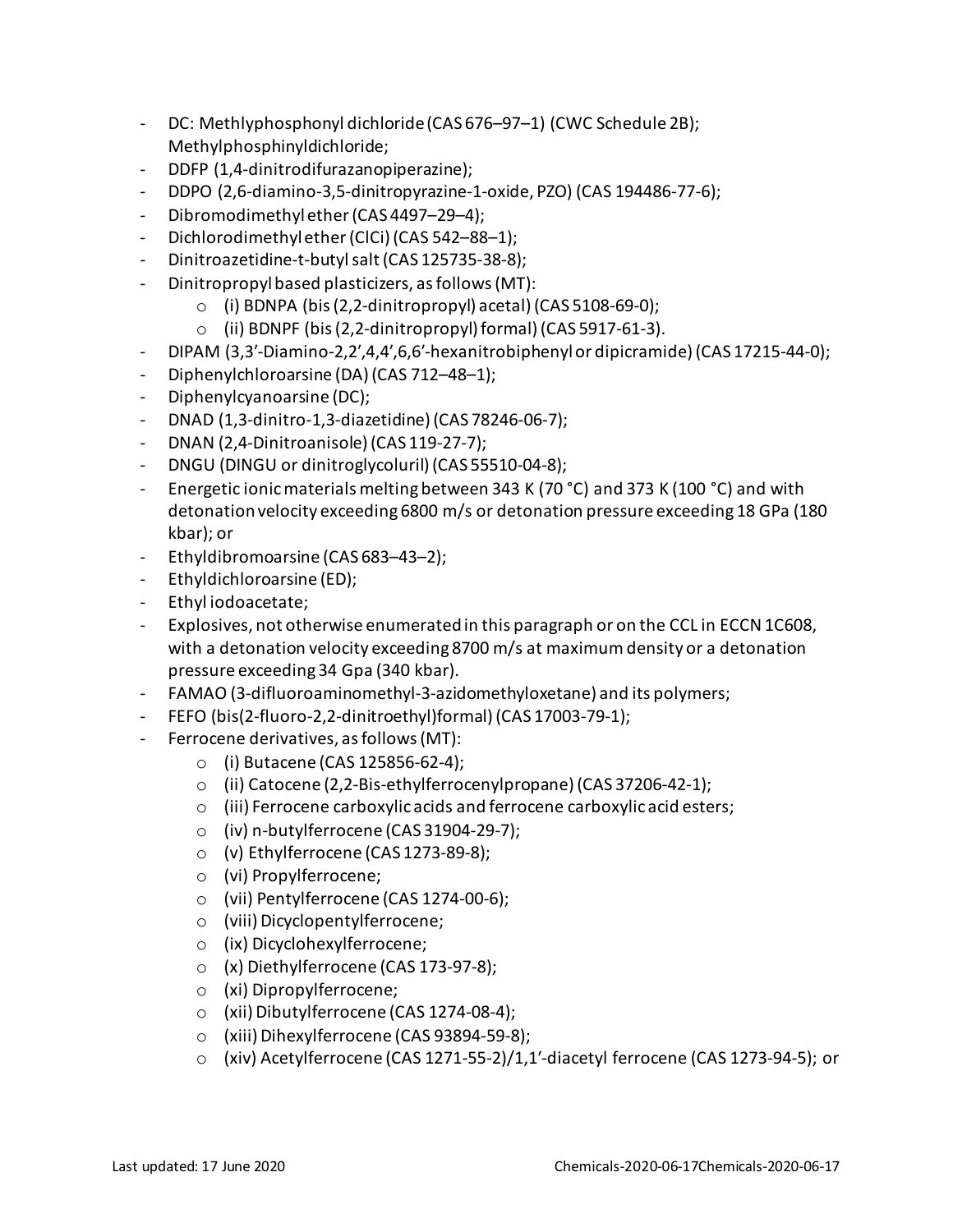- $\circ$  (xv) Other ferrocene derivatives that do not contain a six carbon aromatic functional group attached to the ferrocene molecule (MT if usable as rocket propellant burning rate modifier);
- FPF-1 (poly-2,2,3,3,4,4-hexafluoro pentane-1,5-diolformal) (CAS 376-90-9);
- FPF-3 (poly-2,4,4,5,5,6,6-heptafluoro-2-trifluoromethyl-3-oxaheptane-1,7-diolformal);
- Fuel mixtures or pyrotechnic mixtures, which contain any of the following:
	- o Boron (CAS 7440-42-8) or boron carbide (CAS 12069- 32-8) fuels of 85% purity or higher and particle sizes of less than 60 micrometers; or
	- o Zirconium (CAS 7440-67-7), magnesium (CAS 7439-95-4), or alloys of these in particle sizes of less than 60 micrometers;
- Fuel, pyrotechnic, or energetic mixtures having any nanosized aluminum, beryllium, boron, zirconium, magnesium, or titanium, and meeting certain criteria
- Furazans, as follows:
	- o (i) DAAOF (DAAF, DAAFox, or diaminoazoxyfurazan);
	- o (ii) DAAzF (diaminoazofurazan) (CAS 78644-90-3);
	- o (iii) ANF (Furazanamine, 4-nitro- or 3-Amino-4-nitrofurazan; 4-Nitro-1,2,5 oxadiazol-3-amine; or 4-Nitro-3-furazanamine; CAS 66328-69-6); or
	- o (iv) ANAzF (Aminonitroazofurazan or 1,2,5-Oxadiazol-3-amine, 4-[2-(4-nitro-1,2,5-oxadiazol-3-yl) diazenyl]; or 1,2,5-Oxadiazol-3-amine, 4-[(4-nitro-1,2,5 oxadiazol-3-yl)azo]-(9CI); or Furazanamine, 4-[(nitrofurananyl)azo]-; or 4-[(4- Nitro-1,2,5-oxadiazol-3-yl)azo]-1,2,5-oxadiazol-3-amine)(CAS 155438-11-2);
- GAP (glycidyl azide polymer) (CAS 143178-24-9) and its derivatives;
- GUDN (Guanylurea dinitramide) FOX-12 (CAS 217464-38-5);
- HAN (Hydroxylammonium nitrate) (CAS 13465-08-2);
- HAP (hydroxylammonium perchlorate) (CAS 15588-62-2);
- HMX and derivatives, as follows:
	- o (i) HMX (Cyclotetramethylenetetranitramine; octahydro-1,3,5,7-tetranitro-1,3,5,7-tetrazine; 1,3,5,7-tetranitro-1,3,5,7-tetraza-cyclooctane; octogen, octogene) (CAS 2691-41-0)
	- o (ii) Difluoroaminated analogs of HMX; or
	- o (iii) K-55 (2,4,6,8-tetranitro-2,4,6,8-tetraazabicyclo [3,3,0]-octanone-3, tetranitrosemiglycouril, or keto-bicyclic HMX) (CAS 130256-72-3);
- HNAD (hexanitroadamantane) (CAS 143850-71-9);
- HNF (Hydrazinium nitroformate) (CAS 20773-28-8)
- HNS (hexanitrostilbene) (CAS 20062-22-0);
- HTPB (hydroxyl-terminated polybutadiene) with a hydroxyl functionality equal to or greater than 2.2 and less than or equal to 2.4, a hydroxyl value of less than 0.77 meg/g, and a viscosity at 30 °C of less than 47 poise (CAS 69102-90-5)
- Hydrazine nitrate (CAS 37836-27-4) (MT);
- Hydrazine perchlorate (CAS 27978-54-7) (MT);
- Hydrocarbon fuels specially formulated for use in flame throwers or incendiary munitions containing metal stearates(e.g., octal) or palmitates, and M1, M2, and M3 thickeners.
- Iodo acetone;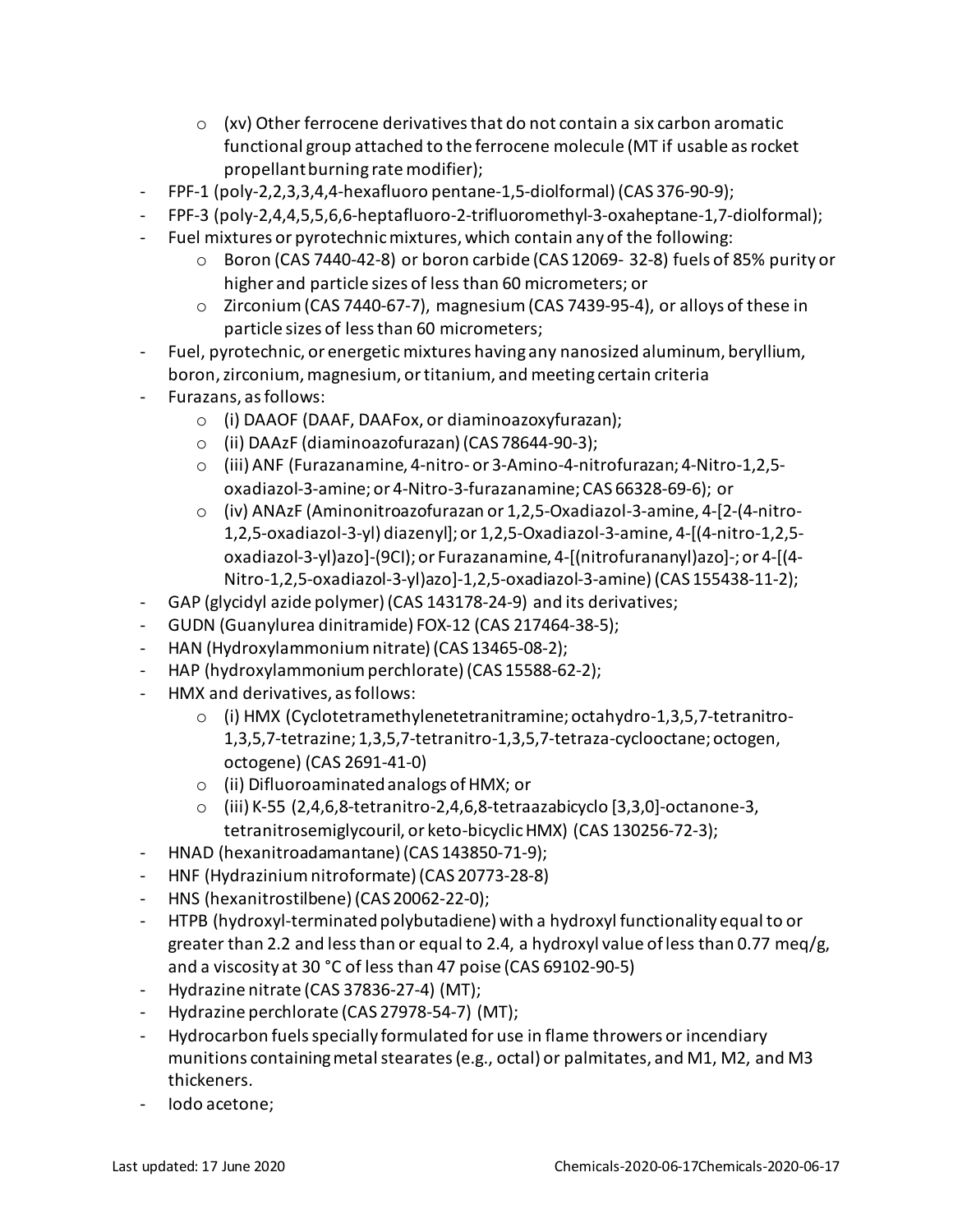- Imidazoles, as follows:
	- o (i) BNNII (Octohydro-2,5-bis(nitroimino) imidazo [4,5-d]imidazole);
	- o (ii) DNI (2,4-dinitroimidazole) (CAS 5213-49-0);
	- o (iii) FDIA (1-fluoro-2,4-dinitroimidazole);
	- o (iv) NTDNIA (N-(2-nitrotriazolo)-2,4-dinitro-imidazole); or
	- o (v) PTIA (1-picryl-2,4,5-trinitroimidazole);
- Inhibited red fuming nitric acid (IRFNA) (CAS 8007-58-7) and liquid oxidizers comprised of or containing IRFNA or oxygen difluoride (MT for liquid oxidizers comprised ofIRFNA);
- Iron oxide, superfine,(Fe2O3, hematite) with a specific surface area more than 250 m2/g and an average particle size of 0.003 micrometers or less (CAS 1309-37-1);
- Lead beta-resorcylate (CAS 20936-32-7);
- Lead citrate (CAS 14450-60-3);
- Lead-copper chelates of beta-resorcylate or salicylates(CAS 68411-07-4);
- Lead maleate (CAS 19136-34-6);
- Lead salicylate (CAS 15748-73-9);
- Lead stannate (CAS 12036-31-6);
- Lewisites, such as: 2-chlorovinyldichloroarsine (CAS 541–25–3) (CWC Schedule 1A); Tris (2-chlorovinyl) arsine (CAS 40334–70–1) (CWC Schedule 1A); Bis (2-chlorovinyl) chloroarsine (CAS 40334–69–8) (CWC Schedule 1A);
- Liquid high energy density fuels that meet certain criteria
- LNF (Butyl 2-chloro-4-fluorophenoxyacetate)
- Low (less than 10,000) molecular weight, alcoholfunctionalized, poly(epichlorohydrin); poly(epichlorohydrindiol); and triol; or
- MAPO (tris-1-(2-methyl) aziridinylphosphine oxide)(CAS 57-39-6); BOBBA-8 (bis(2 methyl aziridinyl)-2-(2- hydroxypropanoxy) propylamino phosphine oxide); and other MAPO derivatives
- Methyl BAPO (Bis(2-methyl aziridinyl)methylaminophosphine oxide) (CAS 85068-72-0);
- Methyldichloroarsine (MD);
- Metal fuels, and fuel or pyrotechnic mixtures containing:
	- o Beryllium (CAS 7440-41-7) in particle sizes of less than 60 micrometers (MT); or
	- $\circ$  (B) Iron powder (CAS 7439-89-6) with particle size of 3 micrometers or less produced by reduction of iron oxide with hydrogen;
- N-methyl-p-nitroaniline (MT);
- NENAS (nitratoethylnitramine compounds), as follows:
	- o (i) N-Methyl 2-nitratoethylnitramine (Methyl-NENA) (CAS 17096-47-8) (MT);
	- o (ii) N-Ethyl 2-nitratoethylnitramine (Ethyl-NENA) (CAS 85068-73-1) (MT);
	- o (iii) N-Propyl 2-nitratoethylnitramine (CAS 82486-83-7);
	- o (iv) N-Butyl-2-nitratoethylnitramine (BuNENA) (CAS 82486-82-6); or
	- o (v) N-Pentyl 2-nitratoethylnitramine (CAS 85954-06-9);
- Nitrogen mustards, such as: HN1: bis(2-chloroethyl) ethylamine (CAS 538–07–8) (CWC Schedule 1A); HN2: bis (2-chloroethyl) methylamine (CAS 51-75-2) (CWC Schedule 1A); HN3: tris (2-chloroethyl)amine (CAS 555–77–1) (CWC Schedule 1A);
- NTNMH (1-(2-nitrotriazolo)-2-dinitromethylene hydrazine);
- NTO (ONTA or 3-nitro-1,2,4-triazol-5-one) (CAS 932-64-9);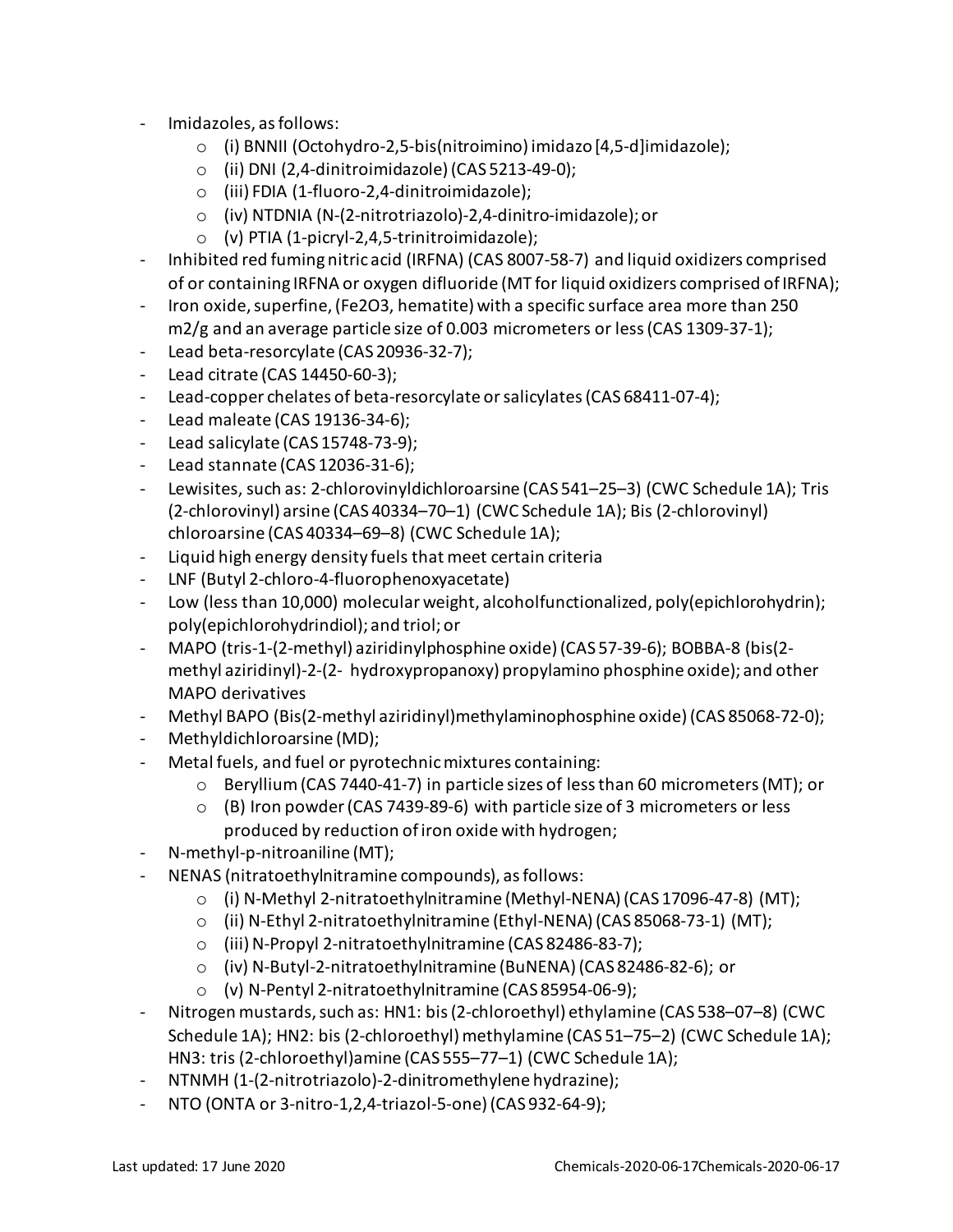- O-Alkyl (equal to or less than C10, including cycloalkyl) alkyl (Methyl, Ethyl, n-Propyl or Isopropyl)phosphonofluoridates, such as: Sarin (GB): O-Isopropyl methylphosphonofluoridate (CAS 107–44–8) (CWC Schedule 1A); and Soman (GD): Pinacolyl methylphosphonofluoridate (CAS 96–64–0) (CWC Schedule 1A);
- O-Alkyl (equal to or less than C10, including cycloalkyl) N,N-dialkyl (Methyl, Ethyl, n-Propyl or Isopropyl) phosphoramidocyanidates, such as: Tabun (GA): O-Ethyl N, Ndimethylphosphoramidocyanidate (CAS 77– 81–6) (CWC Schedule 1A);
- O-Alkyl (H or equal to or less than C10, including cycloalkyl) S–2-dialkyl (Methyl, Ethyl, n-Propyl or Isopropyl)aminoethyl alkyl (Methyl, Ethyl, n-Propyl or Isopropyl) phosphonothiolates and corresponding alkylated and protonated salts, such as: VX: O-Ethyl S-2-diisopropylaminoethyl methyl phosphonothiolate (CAS 50782–69–9) (CWC Schedule 1A);
- O-Alkyl (H or equal to or less than C10, including cycloalkyl) O–2-dialkyl (methyl, ethyl, n-Propyl or isopropyl)aminoethyl alkyl (methyl, ethyl, N-propyl or isopropyl) phosphonite and corresponding alkylated and protonated salts, such as: QL: O-Ethyl-2 di-isopropylaminoethyl methylphosphonite (CAS 57856-11-8) (CWC Schedule 1B);
- Organo-metallic coupling agents, as follows:
	- o (i) Neopentyl[diallyl]oxy, tri [dioctyl] phosphatotitanate (CAS 103850-22-2); also known as titanium IV, 2,2[bis 2-propenolato-methyl, butanolato, tris (dioctyl) phosphato](CAS 110438-25-0), or LICA 12 (CAS 103850-22-2);
	- $\circ$  (ii) Titanium IV, [(2-propenolato-1) methyl, npropanolatomethyl] butanolato-1, tris(dioctyl)pyrophosphate, or KR3538; or
	- $\circ$  (iii) Titanium IV,  $[(2-propenolato-1)$ methyl, propanolatomethyl] butanolato-1, tris(dioctyl) phosphate;
- PCDE (Polycyanodifluoroaminoethylene oxide);
- Perchlorates, chlorates, and chromates composited with powdered metal or other high energy fuel components controlled under this category (MT).
- PGN (Polyglycidyl nitrate or poly(nitratomethyloxirane); poly-GLYN); (CAS 27814-48-8);
- Phenylcarbylamine chloride;
- Poly-NIMMO (poly nitratomethylmethyoxetane, poly-NMMO, (poly[3-nitratomethyl-3 methyl oxetane]) (CAS 84051-81-0);
- Polynitrocubanes with more than four nitro groups;
- Polynitrorthocarbonates;
- PNO (Poly(3-nitratooxetane));
- Propellants(various), that meet certain criteria
- PYX (2,6-Bis(picrylamino)-3,5-dinitropyridine) (CAS 38082-89-2);
- Pyrotechnic and pyrophoric materials, meeting certain criteria
- RDX and derivatives, as follows:
	- o (i) RDX (cyclotrimethylenetrinitramine), cyclonite, T4,hexahydro-1,3,5-trinitro-1,3,5-triazine, 1,3,5-trinitro-1,3,5-triaza-cyclohexane, hexogen, or hexogene) (CAS 121-82-4)
	- o (ii) Keto-RDX (K-6 or 2,4,6-trinitro-2,4,6-triazacyclohexanone) (CAS 115029-35-1);
	- o (iii) Difluoraminated derivative of RDX; 1,3-Dinitro-5,5-bis(difluoramino)1,3 diazahexane (CAS No. 193021-34-0);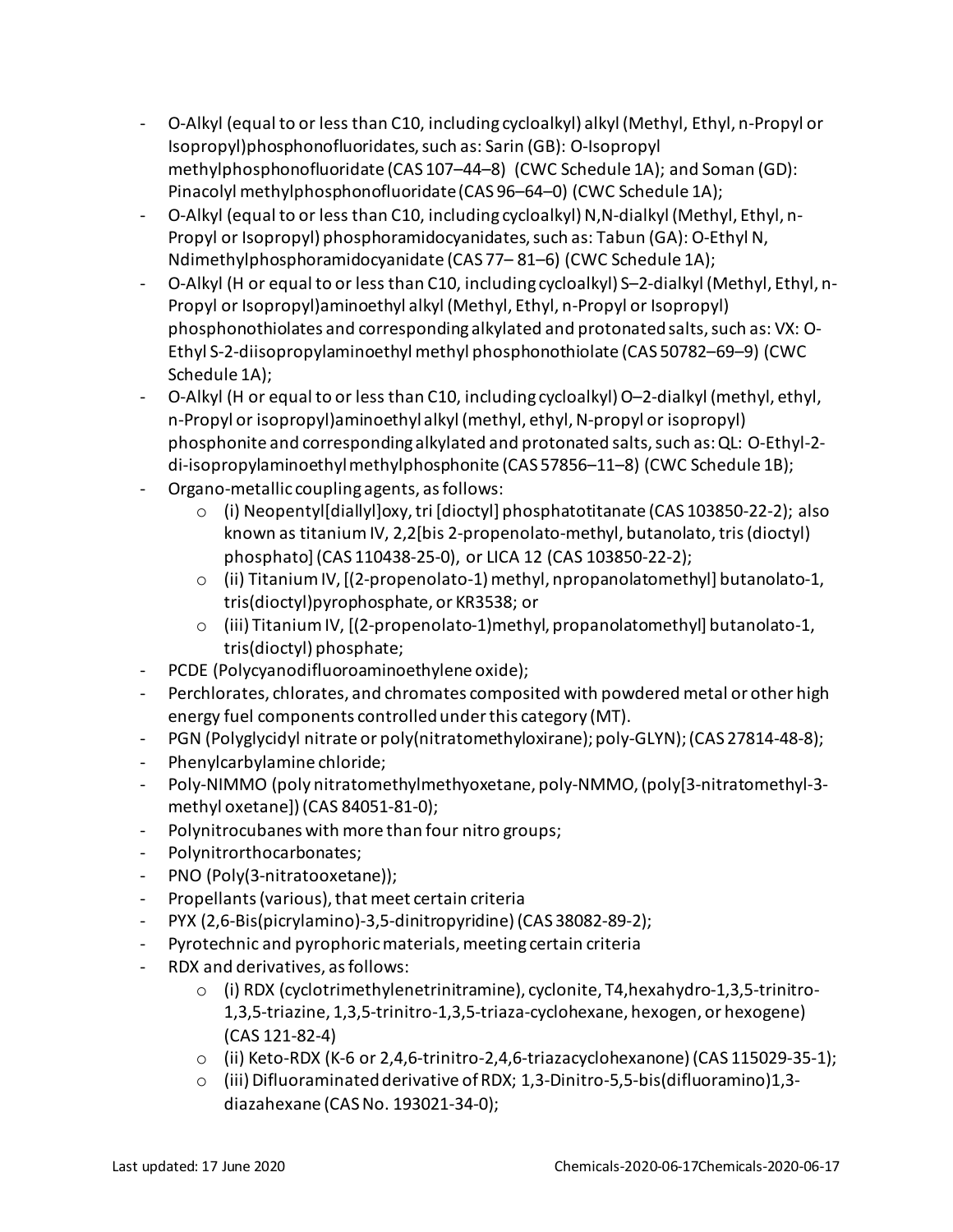- Sulfur mustards, such as: 2-Chloroethylchloromethylsulfide (CAS 2625–76–5) (CWC Schedule 1A); Bis(2-chloroethyl)sulfide (CAS 505–60–2) (CWC Schedule 1A); Bis(2 chloroethylthio)methane (CAS 63839–13–6) (CWC Schedule 1A); 1,2-bis (2 chloroethylthio)ethane (CAS 3563–36–8) (CWC Schedule 1A); 1,3-bis (2-chloroethylthio) n-propane (CAS 63905–10–2) (CWC Schedule 1A); 1,4-bis (2-chloroethylthio)-n-butane (CWC Schedule 1A); 1,5-bis (2-chloroethylthio)-n-pentane (CWC Schedule 1A); Bis (2 chloroethylthiomethyl)ether (CWC Schedule 1A); Bis (2-chloroethylthioethyl)ether (CAS 63918–89–8) (CWC Schedule 1A);
- TAGN (Triaminoguanidinenitrate) (CAS 4000-16-2);
- TAT (1, 3, 5, 7-tetraacetyl-1, 3, 5, 7-tetraazacyclooctane)(CAS 41378-98-7);
- TATB (Triaminotrinitrobenzene) (CAS 3058-38-6);
- TEDDZ (3,3,7,7-tetrakis(difluoroamine) octahydro-1,5-dinitro-1,5-diazocine;
- Tetraazadecalin (CAS 5409-42-7);
- Tetrazines, as follows:
	- o (i) BTAT (Bis(2,2,2-trinitroethyl)-3,6-diaminotetrazine); or
	- $\circ$  (ii) LAX-112 (3,6-diamino-1,2,4,5-tetrazine-1,4-dioxide);
- Tetrazoles, as follows:
	- o (i) NTAT (nitrotriazolaminotetrazole); or
	- o (ii) NTNT (1-N-(2-nitrotriazolo)-4-nitrotetrazole);
- Tetryl (trinitrophenylmethylnitramine) (CAS 479-45-8);
- TEPAN (HX-879) (tetraethylenepentaamineacrylonitrile)(CAS 68412-45-3); cyanoethylated polyamines and their salts
- TEPANOL (HX-878) (tetraethylenepentaamineacrylonitrileglycidol)(CAS 68412-46-4); cyanoethylated polyamines adducted with glycidol and theirsalts (MT for TEPANOL (HX-878));
- TEX (4,10-Dinitro-2,6,8,12-tetraoxa-4,10-diazaisowurtzitane);
- Titanium subhydride (TiHn) of stoichiometry equivalentto n = 0.65-1.68; or
- TNAD (1,4,5,8-tetranitro-1,4,5,8-tetraazadecalin) (CAS 135877-16-6);
- TNAZ (1,3,3-trinitroazetidine) (CAS 97645-24-4);
- TNGU (SORGUYL or tetranitroglycoluril) (CAS 55510-03-7);
- TNP (1,4,5,8-tetranitro-pyridazino [4,5-d] pyridazine)(CAS 229176-04-9);
- TPB (triphenyl bismuth) (CAS 603-33-8) (MT); or
- Triazines, as follows:
	- o (i) DNAM (2-oxy-4,6-dinitroamino-s-triazine) (CAS 19899-80-0); or
	- o (ii) NNHT (2-nitroimino-5-nitro-hexahydro-1,3,5 triazine)(CAS 130400-13-4);
- Triazoles, as follows:
	- o (i) 5-azido-2-nitrotriazole;
	- o (ii) ADHTDN (4-amino-3,5-dihydrazino-1,2,4-triazole dinitramide) (CAS 1614-08- 0);
	- o (iii) ADNT (1-amino-3,5-dinitro-1,2,4-triazole);
	- o (iv) BDNTA (Bis(dinitrotriazole)amine);
	- o (v) DBT (3,3′-dinitro-5,5-bi-1,2,4-triazole) (CAS 30003-46-4);
	- o (vi) DNBT (dinitrobistriazole) (CAS 70890-46-9);
	- o (vii) NTDNT (1-N-(2-nitrotriazolo) 3,5-dinitro-triazole);